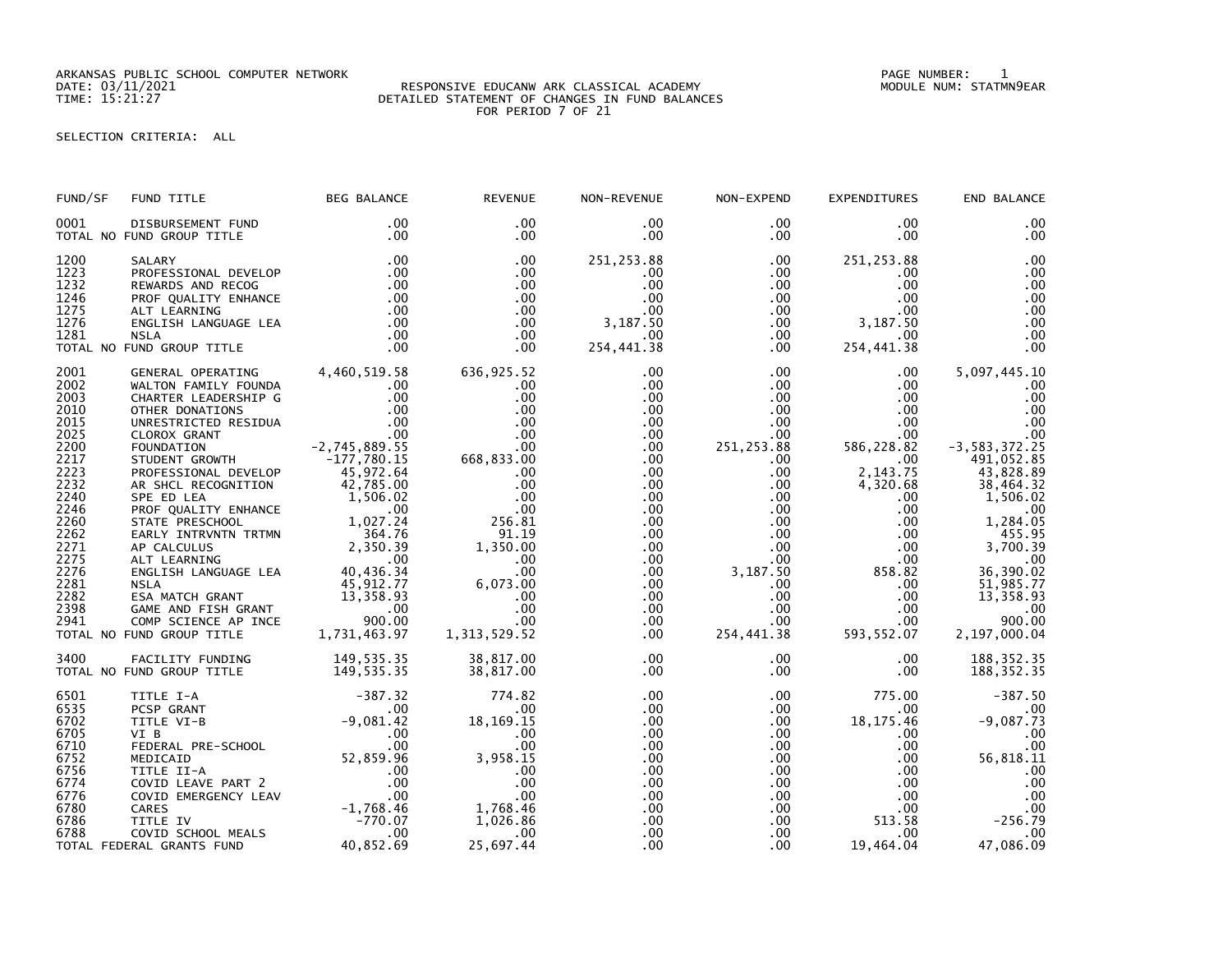ARKANSAS PUBLIC SCHOOL COMPUTER NETWORK PAGE NUMBER: 2

## DATE: 03/11/2021 RESPONSIVE EDUCANW ARK CLASSICAL ACADEMY MODULE NUM: STATMN9EAR TIME: 15:21:27 DETAILED STATEMENT OF CHANGES IN FUND BALANCES FOR PERIOD 7 OF 21

## SELECTION CRITERIA: ALL

| FUND/SF | FUND TITLE           | <b>BEG BALANCE</b> | <b>REVENUE</b> | NON-REVENUE      | NON-EXPEND | <b>EXPENDITURES</b> | END BALANCE   |
|---------|----------------------|--------------------|----------------|------------------|------------|---------------------|---------------|
| 7001    | ATHLETIC CROSS COUNT | $-83.96$           | .00            | .00              | .00        | .00                 | $-83.96$      |
| 7002    | ATHLETIC BASKETBALL  | 1,299.97           | .00            | .00              | .00        | .00                 | 1,299.97      |
| 7003    | ATHLETIC VOLLEYBALL  | 1,305.42           | 120.00         | .00              | .00        | 87.59               | 1,337.83      |
| 7004    | ATHLETIC TENNIS      | .00                | .00            | .00 <sub>1</sub> | $.00 \,$   | .00.                | $.00 \,$      |
| 7005    | ATHLETIC GOLF        | 1,289.42           | .00            | .00              | .00        | .00                 | 1,289.42      |
| 7006    | ATHLETIC TRACK       | 75.00              | .00            | .00              | .00        | .00                 | 75.00         |
| 7007    | CHEER/DANCE          | 131.07             | .00            | .00              | .00        | .00                 | 131.07        |
| 7008    | GENERAL ATHLETICS    | 927.82             | 259.12         | .00              | .00        | .00                 | 1,186.94      |
| 7009    | GATE FEES ATHLETICS  | 628.76             | 645.47         | .00              | $.00 \,$   | 1,230.00            | 44.23         |
| 7010    | AFTERSCHOOL PROGRAM  | $-17,694.07$       | 3,638.54       | .00              | .00        | 7,156.34            | $-21, 211.87$ |
| 7011    | UNIFORM ASSISTANCE   | 3,974.87           | .00            | .00              | .00        | .00                 | 3,974.87      |
| 7012    | <b>HEALTH</b>        | 5,360.50           | .00            | .00              | .00        | .00                 | 5,360.50      |
| 7013    | WEIGHTLIFTING/PE     | 448.21             | .00            | .00              | .00        | .00                 | 448.21        |
| 7014    | LACROSSE             | 1,379.15           | .00            | .00              | .00        | .00                 | 1,379.15      |
| 7015    | E-SPORTS             | .00                | .00            | .00              | .00        | .00                 | .00           |
| 7016    | RUNNING CLUB         | 813.80             | .00            | .00              | .00        | .00                 | 813.80        |
| 7018    | GIRLS BASKETBALL     | 1,074.93           | .00            | .00.             | .00        | 740.93              | 334.00        |
| 7019    | HS CHOIR             | 27.74              | 9.12           | .00              | .00        | 10.00               | 26.86         |
| 7020    | <b>MUSIC</b>         | 1,137.57           | .00            | .00              | .00        | .00                 | 1,137.57      |
| 7021    | <b>THEATRE</b>       | 1,324.57           | .00            | .00              | .00        | .00                 | 1,324.57      |
| 7022    | <b>ROBOTICS</b>      | 1,491.51           | 1,217.37       | .00              | .00        | .00                 | 2,708.88      |
| 7023    | STUDENT COUNCIL      | 1,027.36           | .00            | .00              | .00        | .00                 | 1,027.36      |
| 7024    | JR STUDENT COUNCIL   | 1,754.31           | .00            | .00              | .00        | .00                 | 1,754.31      |
| 7027    | FINE ARTS            | 1,074.71           | .00            | .00              | .00        | 651.22              | 423.49        |
| 7030    | <b>YEARBOOK</b>      | 437.54             | .00            | .00              | .00        | .00.                | 437.54        |
| 7032    | <b>PROM</b>          | 2,331.22           | .00            | .00              | .00        | .00.                | 2,331.22      |
| 7033    | LIBRARY              | 1,857.49           | .00            | .00              | .00        | .00                 | 1,857.49      |
| 7034    | SCHOLARSHIP          | 705.14             | 50.00          | .00.             | .00        | .00                 | 755.14        |
| 7035    | FIELD TRIP           | 203.51             | .00            | .00              | .00        | 66.50               | 137.01        |
| 7036    | CHESS CLUB           | 97.19              | .00            | .00              | .00        | .00                 | 97.19         |
| 7037    | OUTDOOR CLUB         | 80.90              | .00            | .00              | .00        | .00                 | 80.90         |
| 7119    | JR HIGH CHOIR        | 168.48             | .00            | .00              | .00        | .00                 | 168.48        |
| 7215    |                      | 184.00             | .00            | .00              | .00        | .00                 | 184.00        |
| 7810    | UPPER SCHOOL ACTIVIT | 115.03             | .00            | .00              | .00        | .00                 | 115.03        |
| 7860    | SENIOR TRIP          | .00                | .00            | .00              | .00        | .00                 | .00           |
| 7861    | SENIOR CLASS 2022    | 38.37              | .00            | .00              | .00        | .00                 | 38.37         |
| 7870    | NWACA GEN ACTIVITY   | 27,367.64          | 20,506.15      | .00              | .00        | 165.77              | 47,708.02     |
| 7871    | TEACHER APPRECIATION | 4,141.66           | 36.79          | .00              | .00        | .00                 | 4,178.45      |
| 7880    | ENRICHMENT           | 1,024.60           | .00            | .00              | .00        | .00                 | 1,024.60      |
| 7901    | LR ATHLETICS         | 66.23              | .00            | .00              | .00        | .00                 | 66.23         |
| 7902    | LR BOYS BASKETBALL   | $-37.00$           | .00            | .00              | .00        | .00                 | $-37.00$      |
| 7903    | LR VOLLEYBALL        | 2,134.05           | .00            | .00              | .00        | .00                 | 2,134.05      |
| 7920    | LR STUDENT COUNCIL   | 154.64             | .00            | .00              | .00        | .00                 | 154.64        |
| 7921    | LR DRAMA             | 2,842.94           | .00            | .00.             | .00        | .00                 | 2,842.94      |
| 7922    | <b>BLANK</b>         | .00                | .00            | .00              | .00        | .00                 | .00           |
| 7923    | LR FINE ART          | 1,914.75           | .00            | .00              | .00        | .00                 | 1,914.75      |
| 7924    | LR YEARBOOK          | 2,148.96           | .00            | .00              | .00        | .00                 | 2,148.96      |
| 7925    | LR EAST PROGRAM      | 2,051.53           | .00            | .00              | .00        | .00                 | 2,051.53      |
| 7926    | LR BETA CLUB         | 1,546.33           | .00            | .00<br>.00       | .00        | .00<br>.00          | 1,546.33      |
| 7928    | LR GLEE CLUB         | 97.03              | .00            |                  | .00        |                     | 97.03         |